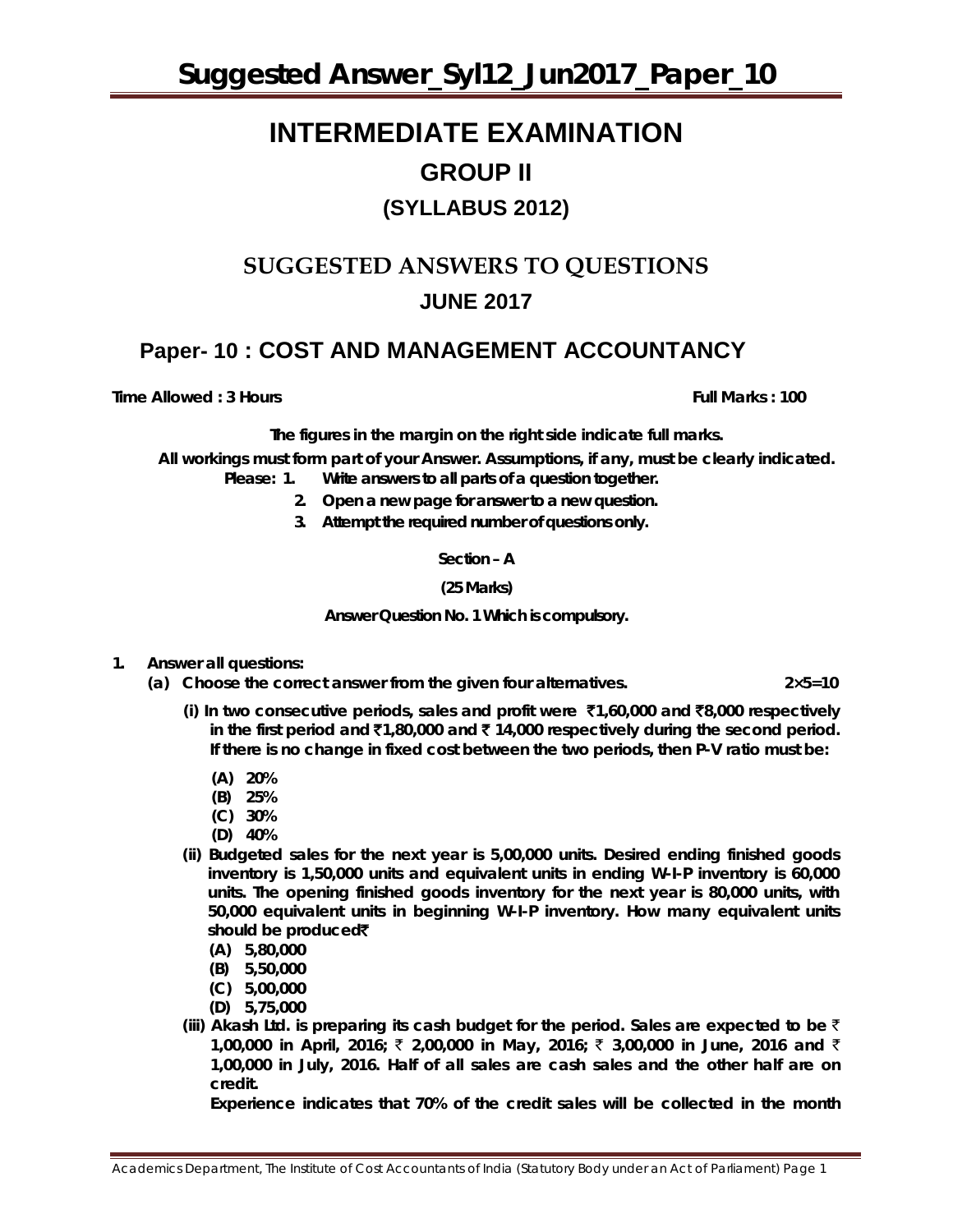**following the sale, 20% the month after that and, 10% in the third month after the sale.**

**The budgeted collection for the month of July, 2016 is:**

- **(A)** ` **1,30,000**
- **(B)** ` **1,80,000**
- **(C)** ` **2,60,000**
- **(D)** ` **3,60,000**
- **(iv) During the month of March, 560 kg. of material was purchased at a total cost of** ` **15,904. The stock of material increased by 15 kg. It is the company's policy to value**  the stocks at standard purchase price. If the material price variance was  $\bar{z}$ 224 (A), **the standard price per kg. of material is:**
	- **(A)** ` **28-40**
	- **(B)** ` **28-80**
	- **(C)** ` **28-00**
	- **(D)** ` **29-20**
- **(v) Output of a Process is 2,500 units, normal loss is 10% of input and abnormal loss is 200 units. How many units were introduced in the Process?**
- **(b) (i) What types of Educational Services are covered under the Companies (Cost Records and Audit) Rules, 2014? 3**
	- (ii) **Whether separate Form CRA-2 is required to be filed by a company having two or more different types of products covered under cost audit? 2**
- **(c) Match the column 'A' with Column 'B' 5**

|    | $m$ atch the column $R$ with column $D$ |     |                                  |
|----|-----------------------------------------|-----|----------------------------------|
|    | Column 'A'                              |     | Column 'B'                       |
| 1. | <b>Transfer Price</b>                   | A)  | Goal Congruence                  |
| 2. | Zero Base Budgeting                     | B)  | <b>Responsibility Accounting</b> |
| 3. | Performance Budgeting                   |     | Performance Measurement          |
|    | 4. Throughput Accounting                | (D) | Notional Profit                  |
|    | 5. Profit Earned on a Contract          | E)  | Not on the Basis of Trends       |
|    | <b>Account</b>                          |     |                                  |

**(d) The average cost of a product is given by the following function:**

**Average cost =**  $x^3$  **+ 10** $x^2$  **– 9x.** 

**Find the total cost, average variable cost and marginal cost. 5** 

#### **Answer: 1**

(a) (i) C- 30%

Change in profit/Change in sales = P/V ratio

 $=$  ₹ (14,000 – 8,000) / ₹ (1,80,000 – 1,60,000)

 $= 6,000 / 20,000 = 0.30$  or 30%

(ii)  $A - ₹5,80,000$ 

Using production related budgets, units to produce equals budgeted sales + desired ending finished goods inventory + desired equivalent units in ending W-I-P inventory - beginning finished goods inventory - equivalent units in beginning W-I-P inventory.

Therefore, in this case, units to produce is equal to  $5,00,000 + 1,50,000 + 60,000 -$ 80,000 – 50,000 = 5,80,000

(iii)  $B - ₹1,80,000$ 

Collection from July 2016, cash sales will be half of total sales or  $\bar{z}$  50,000 From April  $\bar{\tau}$  50,000 of credit sales, collection should be 10% or  $\bar{\tau}$  5,000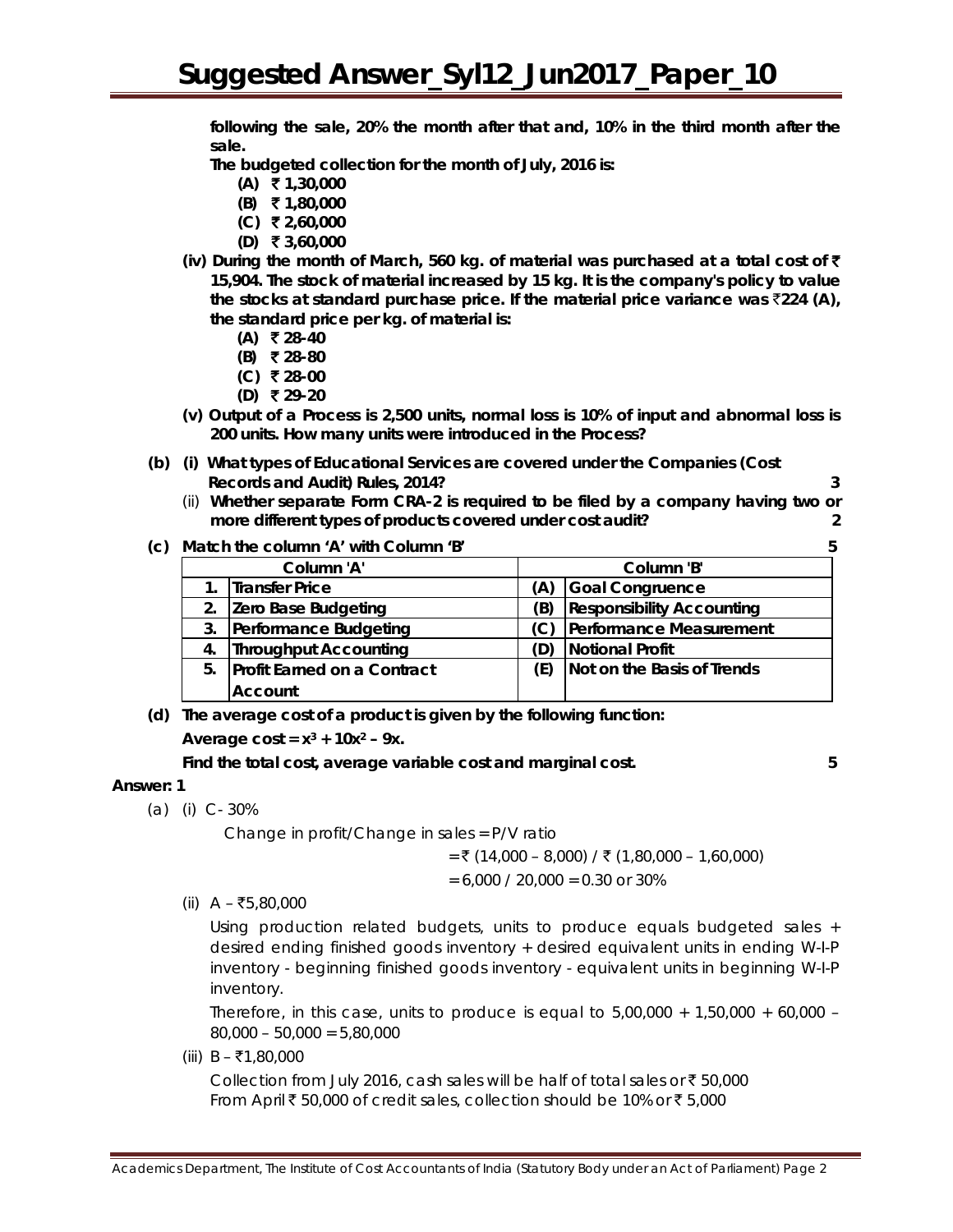From May  $\bar{\tau}$  1,00,000 of credit sales, collections should be 20% or  $\bar{\tau}$  20,000 From June  $\bar{\tau}$  1,50,000 of credit sales, collection will be 70% or  $\bar{\tau}$  1,05,000 Thus total collections will amount to  $\bar{z}$ (50,000 + 5,000+ 20,000 + 1,05,000)  $=$  ₹ 1,80,000

(iv)  $C - ₹28.00$ 

Actual cost  $\bar{\tau}$  15,904 Less : adverse material price variance 224 Actual purchases at standard price  $\bar{x}$ 15,680 Standard price = ₹ 15,680/560 = ₹28.00

- (v) Let 'X' be the units introduced, then Normal loss =  $0.10X$ Abnormal Loss = 200 units Then output will be  $X - 0.10x - 200 = 25000.90X = 2700X$  $= 2700/0.90 = 3000$  units.
- (b) (i) The Companies (Cost Records and Audit) Rules 2014 covers "Education Services, other than such similar services falling under philanthropy or as part of social spend which do not form part of any business".

Any Company imparting training or education by means of any mode is covered under Education Services.

However, auxiliary services provided by companies, as a separate independent entity, to educational institutions viz.,

- (i) Transportation of students,
- (ii) Catering service including any mid-day meals scheme,
- (iii) Security or cleaning or house-keeping services in such educational institution
- (iv) Services relating to admission to such institution or conduct of examination are

not included under Education Services.

In case of the educational institution covered under the Rules is providing the above auxiliary services as a part of their total operations, then the institution will be required to maintain records for such auxiliary services also.

- (ii) CRA-2 Form(intimation for appointment of cost auditor to Central Government) has replaced the earlier Form 23C(application seeking approval for appointment of cost auditor). A single Form CRA-2 is required to be filed providing details of the sectors/industries covered under cost audit and details of cost auditor. For Companies appointing multiple cost auditors, only one single Form CRA-2 is required to be filed . Provision has been made in the Form to accommodate details of multiple cost auditors.
- (c) Match the following

| Column 'A'                             |    | Column 'B'                       |  |  |
|----------------------------------------|----|----------------------------------|--|--|
| 1. Transfer Price                      |    | Goal Congruence                  |  |  |
| 2. Zero Base Budgeting                 | F) | Not on the Basis of Trends       |  |  |
| 3. Performance Budgeting               | Έ) | <b>Responsibility Accounting</b> |  |  |
| 4. Throughput Accounting               |    | (C) Performance Measurement      |  |  |
| 5. Profit Earned on a Contract Account |    | Notional Profit                  |  |  |

(d) (i) The Total Cost =  $x (x^3 + 10x^2 - 9x) = x^4 + 10x^3 - 9x^2$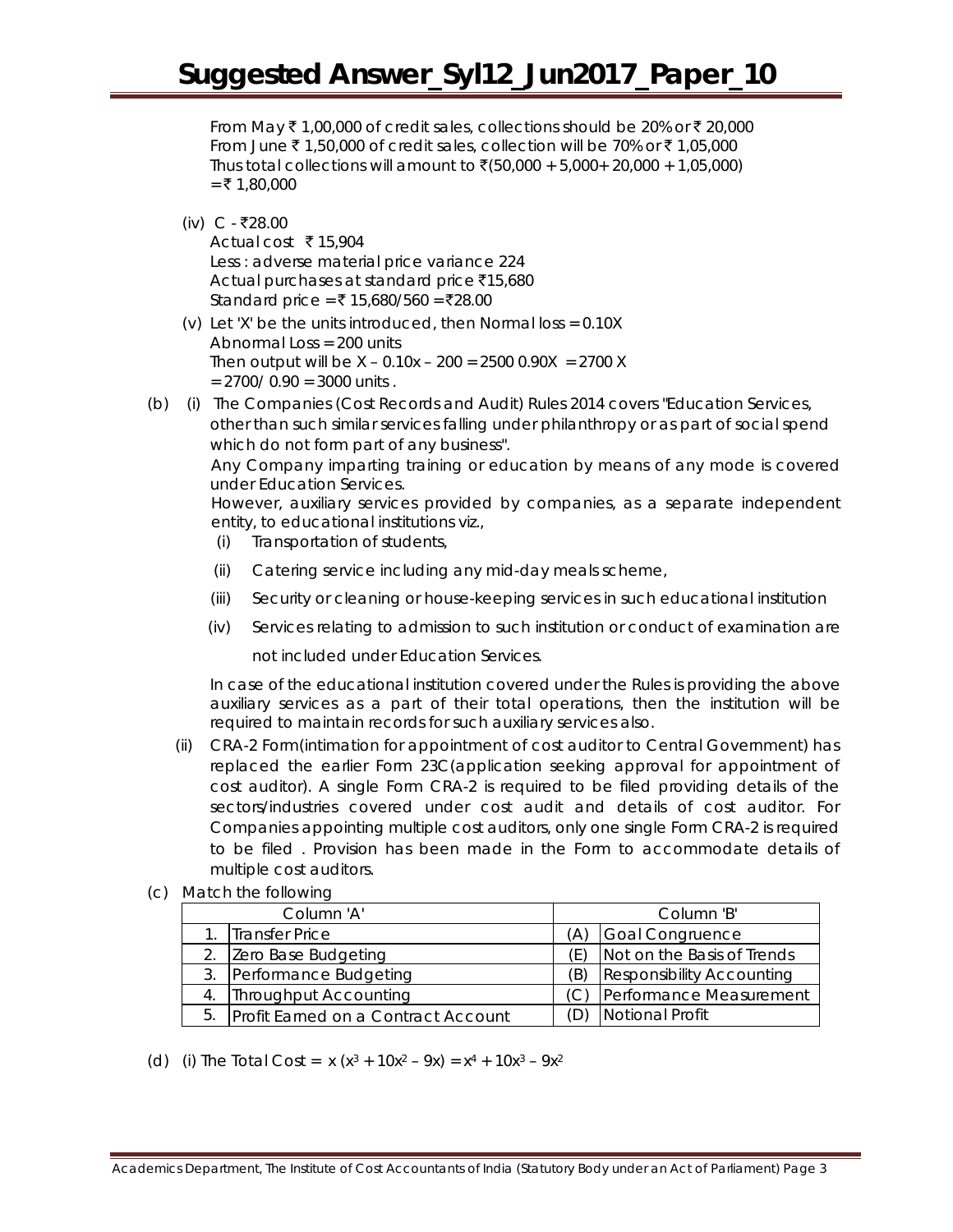(ii) The average variable cost = 
$$
x^3 + 10x^2 - 9x \left[ \frac{x^4 + 10x^3 - 9x^2}{x} \right]
$$

(iii) Marginal Cost =  $\frac{d}{dx}$  (x<sup>4</sup> + 10x<sup>3</sup> - 9x<sup>2</sup>) = 4x<sup>3</sup> + 30x<sup>2</sup> - 18x

**SECTION – B**

**(Cost and Management Accounting — Methods & Techniques and Cost Records & Cost Audit) Answer** *any three* **questions. 17× 3=51**

**2. (a) A review of the result of the first quarter of the year made by the top management of M/s. SS Ltd., which makes only one product, revealed the following:**

| 10,000  |
|---------|
| ₹10,000 |
| ₹30.000 |
| ₹8      |
|         |

**The Finance Manager who feels perturbed suggests that the company should at least break-even in the second quarter with a drive for increased sales. Towards this, the company should introduce a better packing which will increase the cost by** ` **0.50 per unit.**

**The Sales Manager has an alternative proposal. For the second quarter, additional**  sales promotion expenses can be increased to the extent of  $\overline{5}$ ,000 and a profit of  $\overline{5}$ **5,000 can be aimed at during the period with increased sales.**

**The Production Manager feels otherwise. To improve the demand, the selling price per unit has to be reduced by 3%. As a result, the sales volume can be increased to attain a profit level of** `**4,000 for the quarter.**

**The Managing Director asks you as a Cost Accountant to evaluate the three proposals, calculate the P/V ratio and additional sales volume that would be required in each case and suggest which proposal should be accepted. 12**

**(b) What is differential cost? State the essential features of differential cost. 2+3=5**

#### **Answer: 2**

(a) **Selling Price per unit for the first quarter**

| Fixed cost            | ₹30,000                                                            |
|-----------------------|--------------------------------------------------------------------|
| Less: Loss            | ₹ 10,000                                                           |
| Contribution          | ₹ 20,000                                                           |
| Contribution per unit | ₹ 2.00 $(20,000 \div 10,000)$                                      |
|                       |                                                                    |
|                       | S-V = Contribution or S=Contribution + V = ₹2.00 + 8.00 or ₹ 10.00 |

#### **For second quarter: Finance Manager's Proposal**

Revised variable cost =  $\bar{x}8.00 + 0.50 = \bar{x}8.50$  $Revised$  contribution = ₹10.00 - 8.50 = ₹1.50 Break-even point(units) = Fixed cost  $\div$  contribution per unit = ₹ 30,000 ÷ ₹ 1.50 = 20,000 units P/V ratio =  $1.5/10 \times 100 = 15\%$ . Therefore additional 10,000 units should be sold to breakeven. **Sales Manager's Proposal** Present fixed cost  $\bar{z}$  30,000 Add: Sales promotion expenses 6,000 Revised fixed cost  $\bar{z}$  35,000 Revised Profit 5,000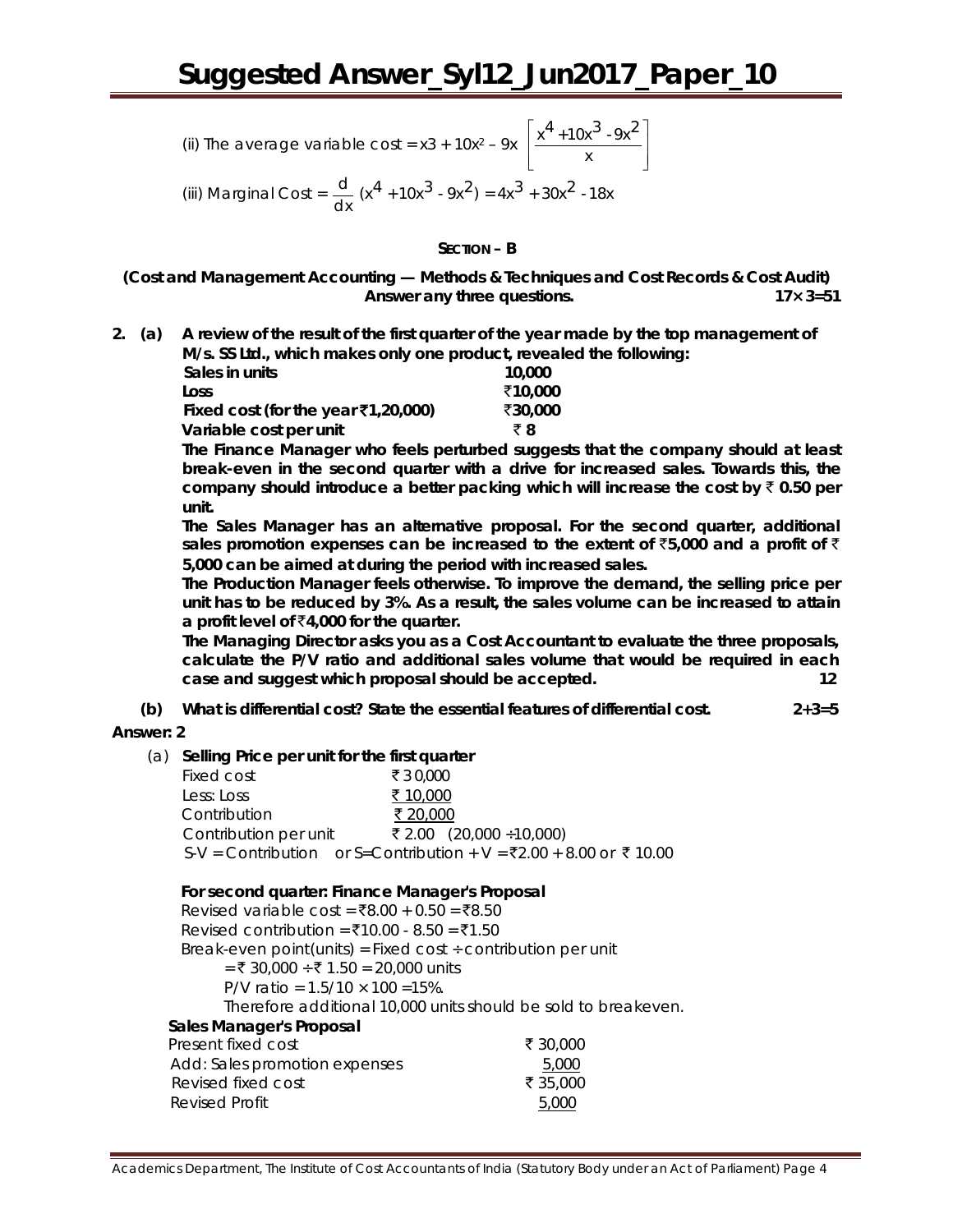Revised contribution and the 40,000 method of the 40,000 method of the 40,000 method of the 40,000 method of the 40,000 method of the 40,000 method of the 40,000 method of the 40,000 method of the 40,000 method of the 40,0 Revised Sales Volume = Revised contribution  $\div$  contribution per unit (first quarter)  $=$  ₹40,000 ÷ ₹2. or 20,000 units. In this case also, the additional sales volume of 10,000 units is required.

#### **Production Manager's Proposal**

|                       | Revised selling price = ₹9.70 (reduced by 3%)                            |
|-----------------------|--------------------------------------------------------------------------|
| Contribution per unit | = ₹9.70 - ₹8.00 = ₹1.70                                                  |
| Revised contribution  | $=$ Existing fixed cost $+$ Revised profit                               |
|                       | $=$ ₹30,000 + ₹4,000 = ₹34,000                                           |
|                       | Revised sales volume = Revised contribution $\div$ contribution per unit |
|                       | $=$ ₹34,000 ÷1.70 = 20,000 units.                                        |
|                       | P/V ratio = 1.70/9.70 $\times$ 100 = 17,52%.                             |
|                       | Additional Sales Volume required is 10,000 units.                        |

#### **Conclusion:**

The summary of profitability of the three proposals:

| PIUDUSAIS.                                                             |     |        |        |  |  |  |  |
|------------------------------------------------------------------------|-----|--------|--------|--|--|--|--|
| <b>Financial Manager</b><br><b>Production Manager</b><br>Sales manager |     |        |        |  |  |  |  |
| P/V ratio                                                              | 15% | 20%    | 17.52% |  |  |  |  |
| Net Profit                                                             | Nil | ₹5,000 | ₹4,000 |  |  |  |  |

Proposals

It is noticed that the additional Sales volume in all the three proposals is 10,000 units to achieve the desired objective. Therefore, the sales volume does not affect the decision. The P/V ratio and Net Profit of Sales Manager's proposal are the maximum and therefore this proposal should be accepted.

(b) Differential Cost :

Differential Cost is the change in the costs which results from the adoption of an alternative course of action. The alternative actions may arise due to change in sales volume, price, product mix (by increasing, reducing or stopping the production of certain items), or methods of production, sales, or sales promotion, or they may be due to 'make or buy' or take or refuse' decisions. When the change in costs occurs due to change in the activity from one level to another, differential cost is referred to as incremental cost or detrimental cost, if a decrease in output is being considered, i.e. total increase in cost divided by the total increase in output. However, accountants generally do not distinguish between differential cost and incremental cost and the two terms are used to mean one and the same thing.

#### **The essential features of differential costs are as follows:-**

- 1. The basic data used for differential cost analysis are costs, revenue and the investment factors which are relevant in the problem for which the analysis is undertaken.
- 2. Total differential costs rather than the costs per unit are considered.
- 3. Differential cost analysis is made outside the accounting records.
- 4. As the differences in the costs at two levels are considered, absolute costs at each level are not as relevant as the difference between the two. Thus, items of costs which do not change but are identical for the alternatives under consideration, are ignored.
- 5. The differentials are measured from a common base point or position.
- 6. The stage at which the difference between the revenue and the cost is the highest, measured from the common base point, determines the choice from amongst a number of alternative actions.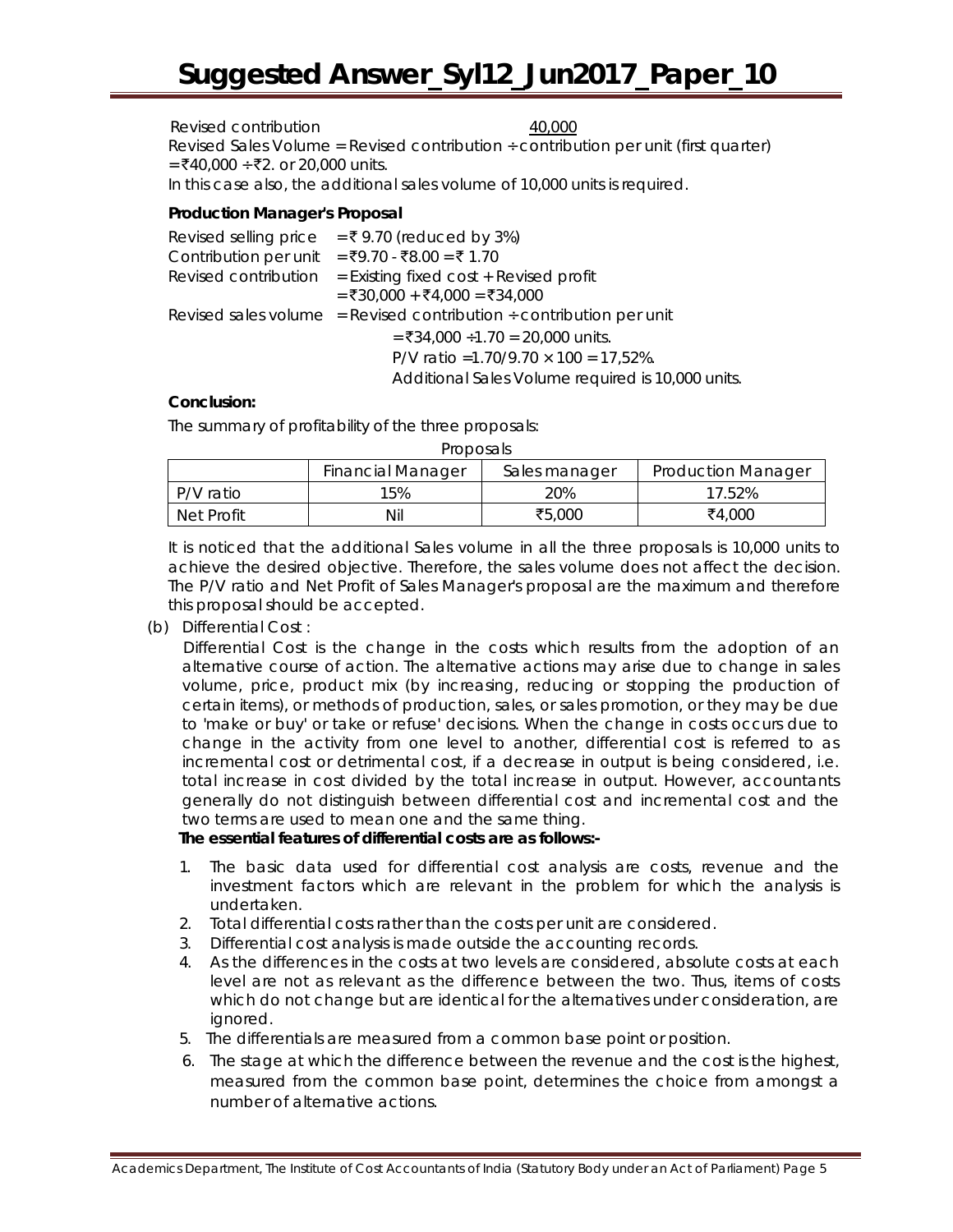|  | 3. (a) M. J. Ltd. manufactures 4 products, viz., A, B, C and D. The data relating to production |
|--|-------------------------------------------------------------------------------------------------|
|  | activity are as under:                                                                          |

| Product | Quantity of<br>Production<br>(units) | Material<br>Cost/Unit | <b>Direct</b><br>labour<br>hours/unit | Machine<br>hours/unit | Direct labour<br>cost/unit |
|---------|--------------------------------------|-----------------------|---------------------------------------|-----------------------|----------------------------|
| A       | 1,000                                | 10                    |                                       | $0 - 50$              | О                          |
| B       | 10,000                               | 10                    |                                       | $0 - 50$              |                            |
| С       | 1,200                                | 32                    |                                       | 2.00                  | 24                         |
|         | 14,000                               | 34                    |                                       | 3.00                  | 18                         |

**The Production overheads are as under:**

|           | • Overhead applicable to machine oriented activity | 1,49,700 |
|-----------|----------------------------------------------------|----------|
| $\bullet$ | Overhead relating to ordering materials            | 7.680    |
|           | $\bullet$ Set up costs                             | 17,400   |
| $\bullet$ | Administration overheads for spare parts           | 34,380   |
| $\bullet$ | <b>Material handling costs</b>                     | 30,294   |

**The following further information have been compiled:**

| Product | No. of set up | No. of material | No. of times | No. of spare parts |
|---------|---------------|-----------------|--------------|--------------------|
|         |               | orders          | materials    |                    |
|         |               |                 | handled      |                    |
|         |               |                 |              |                    |
|         | 18            |                 | 30           | 15                 |
|         |               |                 |              |                    |
|         | 74            |                 |              |                    |

**Required:**

- **(i) Select a suitable cost driver for each item of overhead expense and calculate the cost per unit of cost driver.**
- **(ii) Using the concept of activity based costing, compute the factory cost per unit of each product. 5+7=12**
- **(b) Distinguish between Cost Control and Cost Reduction. 5**

**Answer: 3 (a)** 

Computation of Cost Driver rates

(1) Overheads relating to Machinery oriented activity

Cost Driver => Machine Hour Rate

 $(1000 \times 0.5) + (10000 \times 0.5) + (1200 \times 2) + (14,000 \times 3)$ 

1,49,700/49,900 = ₹ 3 per hour

(2) Overheads relating to ordering materials

Cost driver => No. of Material orders

7680/30 = ₹ 256 per order

(3) Set up costs

Cost driver => No. of set ups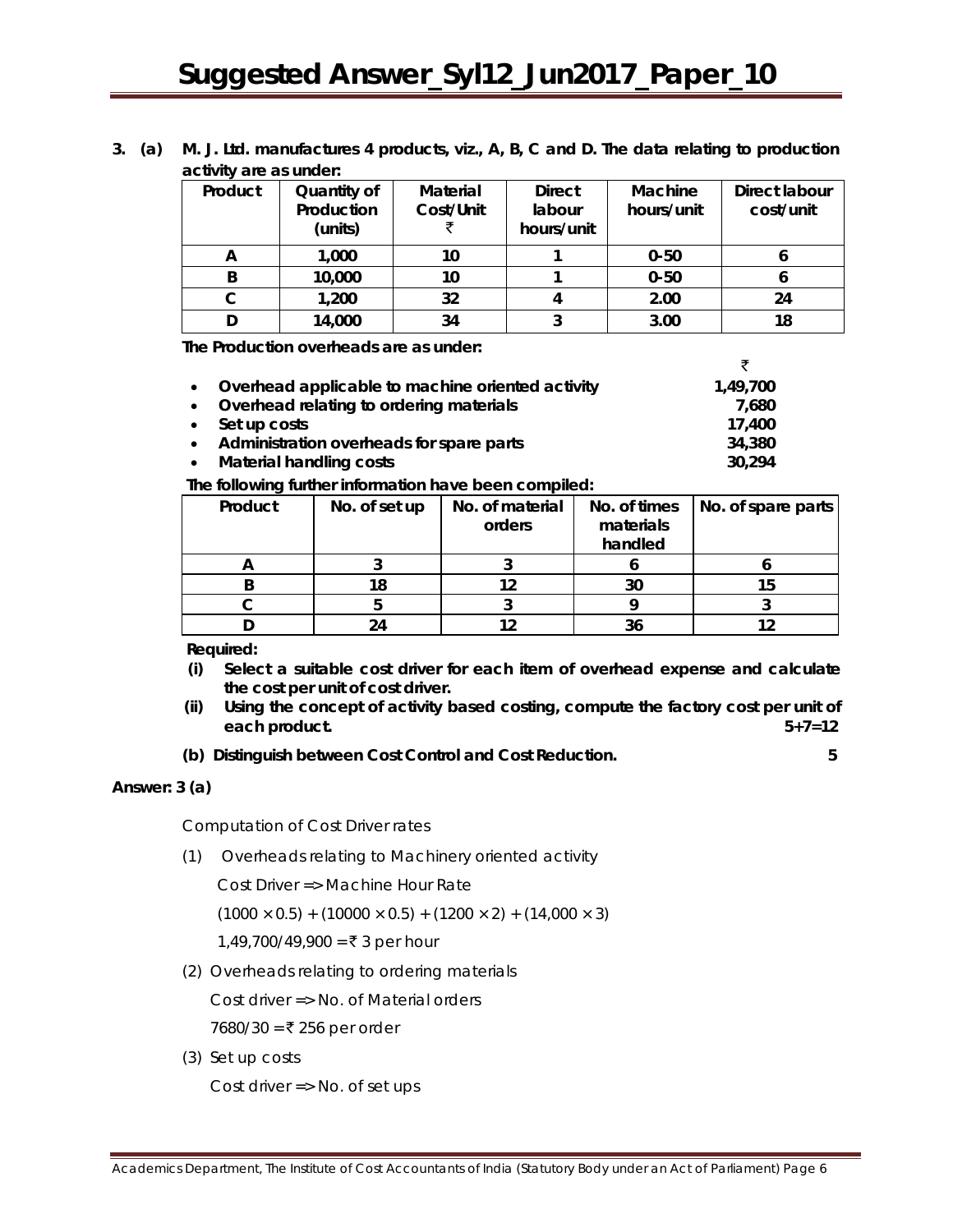$17400/50 = ₹348$  per set up

(4) Administrative Overheads for spare parts

Cost driver => No. of spare parts

34380/36 =  $\bar{x}$  955 per spare part.

(5) Material Handling costs

Cost driver => No. of times materials handled 30294/81 = ₹ 374 per material handling

Computation of factory cost for each product

|                              | A     |       |      | 3     |      |       |      | D     |
|------------------------------|-------|-------|------|-------|------|-------|------|-------|
| <b>Materials</b>             |       | 10.00 |      | 10.00 |      | 32.00 |      | 34.00 |
| Labour                       |       | 6.00  |      | 6.00  |      | 24.00 |      | 18.00 |
| Overheads                    |       |       |      |       |      |       |      |       |
|                              | 1.500 |       | 1.50 |       | 6.00 |       | 9.00 |       |
| <b>Ordering of Materials</b> | 0.768 |       | 0.31 |       | 0.64 |       | 0.22 |       |
| Set up Costs                 | 1.044 |       | 0.63 |       | 1.45 |       | 0.60 |       |
| Administrative Spare         | 5.730 |       | 1.43 |       | 2.39 |       | 0.82 |       |
| Parts                        |       |       |      |       |      |       |      |       |
| Material handling            | 2.244 | 11.29 | 1.12 | 4.99  | 2.81 | 13.29 | 0.96 | 11.60 |
| Factory Cost $(\bar{\tau})$  |       | 27.29 |      | 20.99 |      | 69.29 |      | 63.60 |

#### **Answer: 3 (b)**

| <b>Cost Control</b>                                                                                                                                                                                                                                      | <b>Cost Reduction</b>                                                                                                  |
|----------------------------------------------------------------------------------------------------------------------------------------------------------------------------------------------------------------------------------------------------------|------------------------------------------------------------------------------------------------------------------------|
| Cost control is the effort towards<br>achieving the cost reduction                                                                                                                                                                                       | <i>i.</i> Cost Reduction is the final result.<br>It represents permanent reduction in cost                             |
| The process of cost control is to set up a $\vert$ ii.<br>ii.<br>target like any other control measure.<br>Other steps in any system of control are:<br>collection of actuals and comparison<br>standard, variances, remedial<br>with<br>action thereof. | <b>Cost Reduction</b> is the final<br>achievement in the process of<br>Cost Control.                                   |
| iii. It assumes existence of standards                                                                                                                                                                                                                   | There is always scope for further<br>iii.<br>improvements. Thus Cost Reduction<br>challenges standards and targets.    |
| iv. It is a preventive function                                                                                                                                                                                                                          | iv. It is a corrective function                                                                                        |
| v. It lacks dynamic approach                                                                                                                                                                                                                             | v. It is a dynamic and ever continuous<br>approach                                                                     |
| vi. Costs are optimised                                                                                                                                                                                                                                  | vi. There is always scope for further<br>reduction, in the achieved costs under<br>controlled conditions at all times. |

**4. (a) The cost of an article at a capacity level of 10,000 units is given under A below. For a variation in capacity above or below this level, the individual expenses vary as indicated in B below:**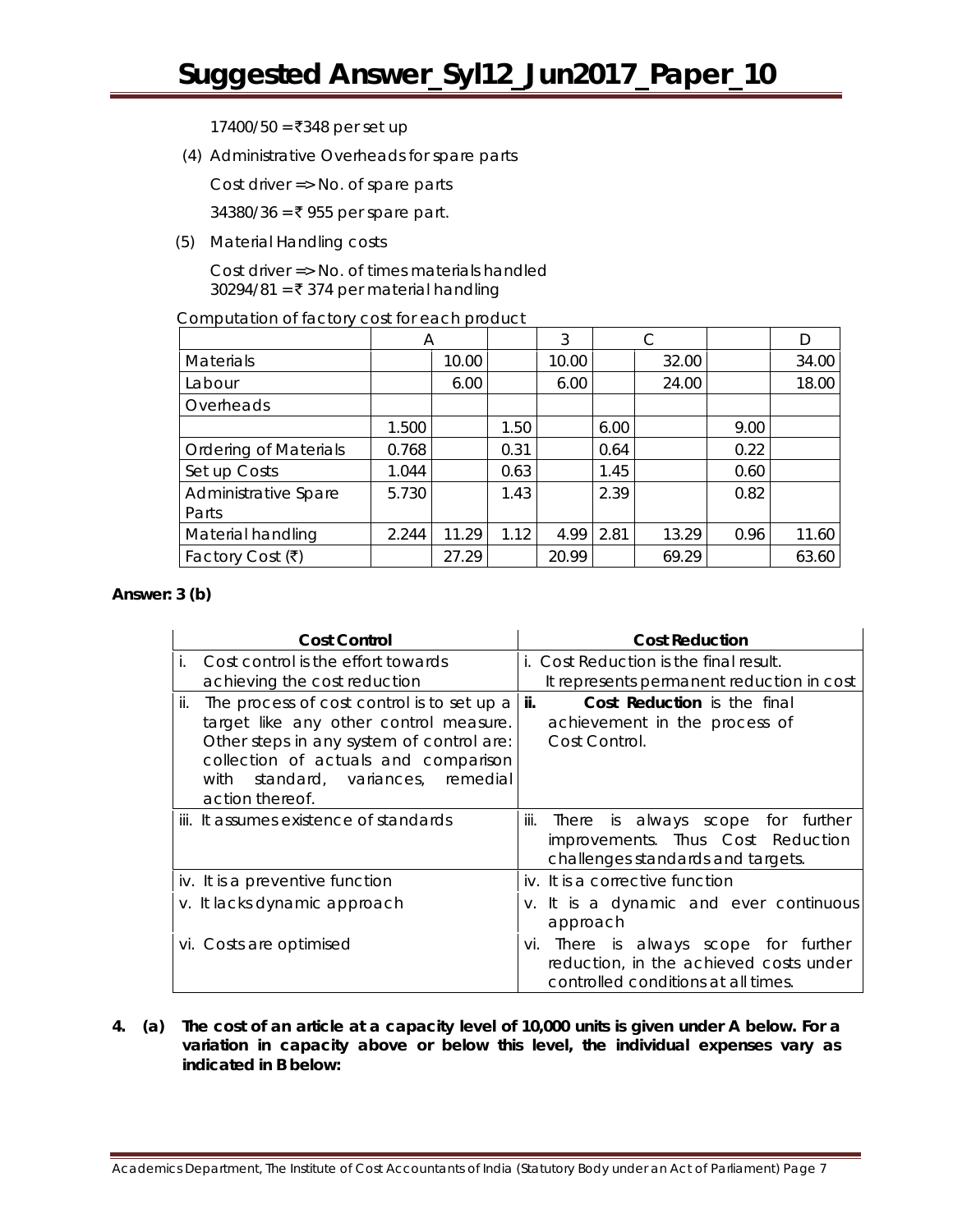|                                | (₹)<br>A  | B            |
|--------------------------------|-----------|--------------|
| <b>Material Cost</b>           | 50,000    | 100% varying |
| Labour Cost                    | 30,000    | 100% varying |
| Power                          | 3,000     | 80% varying  |
| <b>Repairs and Maintenance</b> | 3,500     | 80% varying  |
| <b>Stores</b>                  | 2,000     | 100% varying |
| Inspection                     | 800       | 25% varying  |
| Depreciation                   | 10,000    | 100% varying |
| <b>Administrative Overhead</b> | 3,600     | 25% varying  |
| Selling Overhead               | 4,500     | 50% varying  |
| Total                          | 1,07,400  |              |
| Cost per unit                  | $10 - 74$ |              |

 **Find out the unit cost of the product under each individual expenses at production level of 8000 units and 12000 units. 10**

**(b) What is meant by inter firm comparison? Briefly explain its benefits. 3+4=7**

**Answer: 4 (a)** 

| Production (units)                    | 10,000   | 8,000  | 12,000   |
|---------------------------------------|----------|--------|----------|
| <b>VARIABLE Cost:</b><br>$1_{\cdot}$  | ₹        | ₹      | ₹        |
| Material Cost(100% variable)          | 50,000   | 40,000 | 60,000   |
| Labour cost (100% variable)           | 30,000   | 24,000 | 36,000   |
| Power(80% variable)                   | 2,400    | 1,920  | 2,880    |
| Repairs and Maintenance(80% variable) | 2,800    | 2,240  | 3,360    |
| Stores (100% variable)                | 2,000    | 1,600  | 2,400    |
| Inspection(25% variable)              | 200      | 160    | 240      |
| Depreciation (100% variable)          | 10,000   | 8,000  | 12,000   |
| Administrative overhead(25% variable) | 900      | 720    | 1,080    |
| Selling overhead(50% variable)        | 2,250    | 1,800  | 2,700    |
| <b>Total Variable Cost</b>            | 1,00,550 | 80,440 | 1,20,660 |
|                                       |          |        |          |
| 2.<br><b>Fixed Cost</b>               |          |        |          |
| Power (20% fixed)                     | 600      | 600    | 600      |
| Repairs (20% fixed)                   | 700      | 700    | 700      |
| Inspection (75% fixed)                | 600      | 600    | 600      |
| Admn. overhead (75% fixed)            | 2700     | 2,700  | 2,700    |
| Selling overhead (50% fixed)          | 2,250    | 2,250  | 2,250    |
| <b>Total fixed cost</b>               | 6,850    | 6,850  | 6,850    |
| Total cost $(1+2)$                    | 1,07,400 | 87,290 | 1,27,510 |
| Cost per unit                         | 10.74    | 10.91  | 10.63    |

#### **Answer: 4 (b)**

#### **Firm Comparison**

Inter-firm comparison as the name denotes means the techniques of evaluating the performances, efficiencies, deficiencies, costs and profits of similar nature of firms engaged in the same industry or business. It consists of exchange of information, voluntarily of course,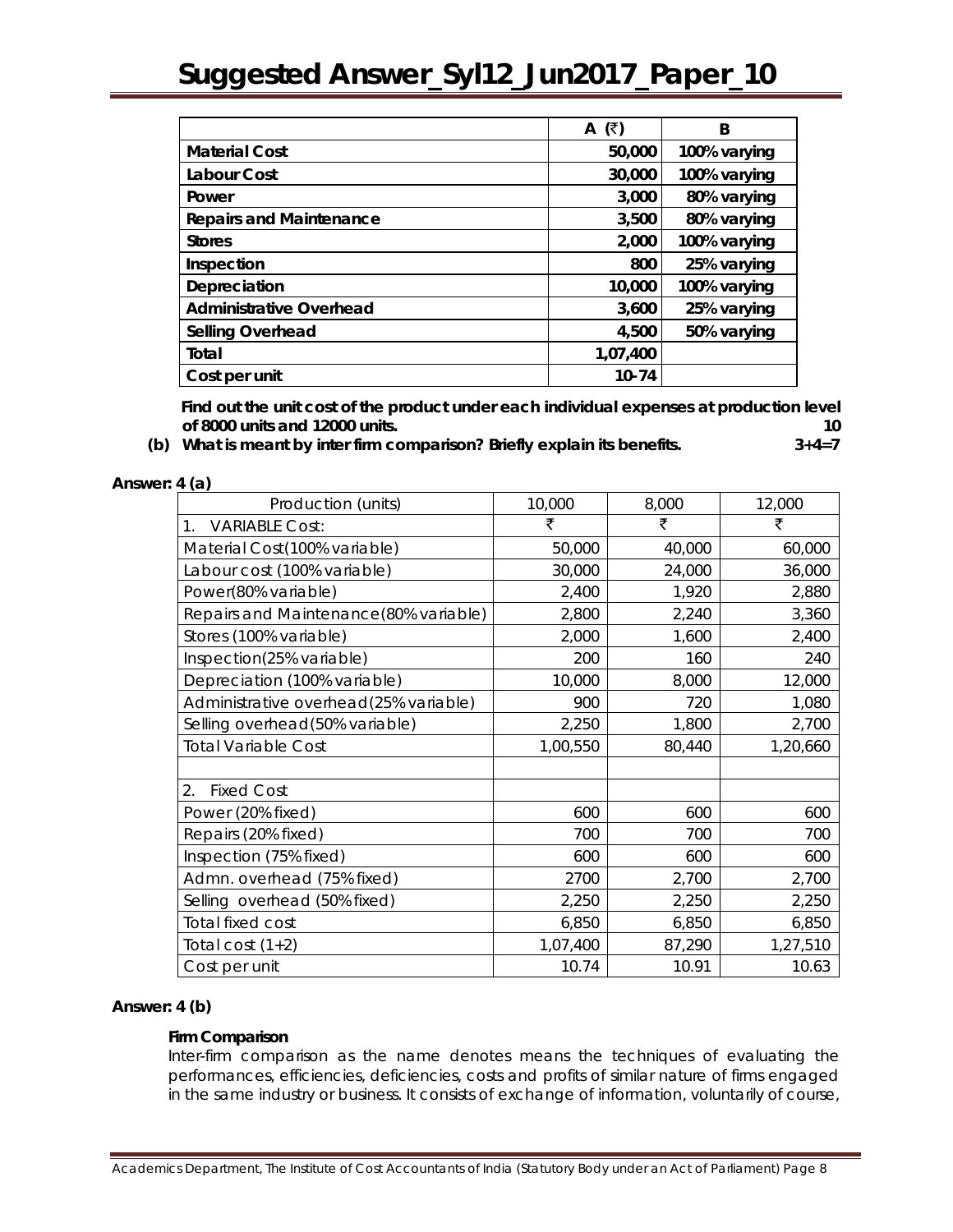concerning production, sales cost with various types of break up, prices, profits, etc., among the firms who are interested or willing to make the device a success. The basic purposes of such comparison are to find out the weak points in an organisation and to improve the efficiency by taking appropriate measures to wipe out the weakness gradually over a period of time.

The benefits which are derived from Inter-firm Comparison are appended below:

- a. Inter-firm Comparison makes the management of the organisation aware of strengths and weakness in relation to other organisations in same industry.
- b. As only the significant items are reported to the Management, time and efforts are not unnecessarily wasted.
- c. The management is able to keep up to date information of the trends and ratios and it becomes easier for them to take the necessary steps for improvement.
- d. It develops cost consciousness among the members of the industry.
- e. Information about the organisation is made available freely without the fear of disclosure of confidential data to outside market or public.
- **5. (a) A company fixes the inter-divisional transfer prices for its products on the basis of cost plus an estimated return on investment in its division. The relevant portion of the budget for Division A for the year 2016-17 is given below:**

| <b>Fixed assets</b>                            | ₹ 5,00,000 |
|------------------------------------------------|------------|
| Current assets (other than debtors)            | ₹3,00,000  |
| <b>Debtors</b>                                 | ₹2,00,000  |
| Annual fixed cost of the division              | ₹8,00,000  |
| Variable cost per unit of product              | ₹10        |
| Budgeted volume of production per year (units) | 400000     |
| Desired return on investment                   | 28%        |
|                                                |            |

 **You are required to determine the transfer price for the division A. 7**

- 
- **(b) Prepare a Cash Budget for the three months ending on 30th June, 2018 from the information given below:**

| (i)      |                            |                                |                   |                 |
|----------|----------------------------|--------------------------------|-------------------|-----------------|
| Month    | Sales $(\overline{\zeta})$ | Materials $(\overline{\zeta})$ | Wages $(\bar{x})$ | Overheads $(3)$ |
| February | 14,000                     | 9,600                          | 3,000             | 1,700           |
| March    | 15,000                     | 9,000                          | 3,000             | 1,900           |
| Arpil    | 16,000                     | 9,200                          | 3,200             | 2,000           |
| May      | 17,000                     | 10,000                         | 3,600             | 2,200           |
| June     | 18,000                     | 10,400                         | 4,000             | 2,300           |

**(ii) Credit terms are:** 

**Sales : 10% sales are on cash, 50% of the credit sales are collected in the next month and the balance in the following month.**

- **Creditors - Materials 2 months** 
	- **Wages** *¼* **month**
	- **Overheads** *½* **month**
- **(iii) Cash and Bank balance on 1st April, 2018 is expected to be** `**6,000.**
- **(iv) Other relevant information are:**
	- **Plant and Machinery will be installed in February, 2018 at a cost of** `**96,000. The monthly installments of** `**2,000 is payable from April onwards.**
	- **Dividend @ 5% on Preference Share Capital of** ` **2,00,000 will be paid on 1st June.**
	- **Advance to be received for sale of vehicles** `**9,000 in June.**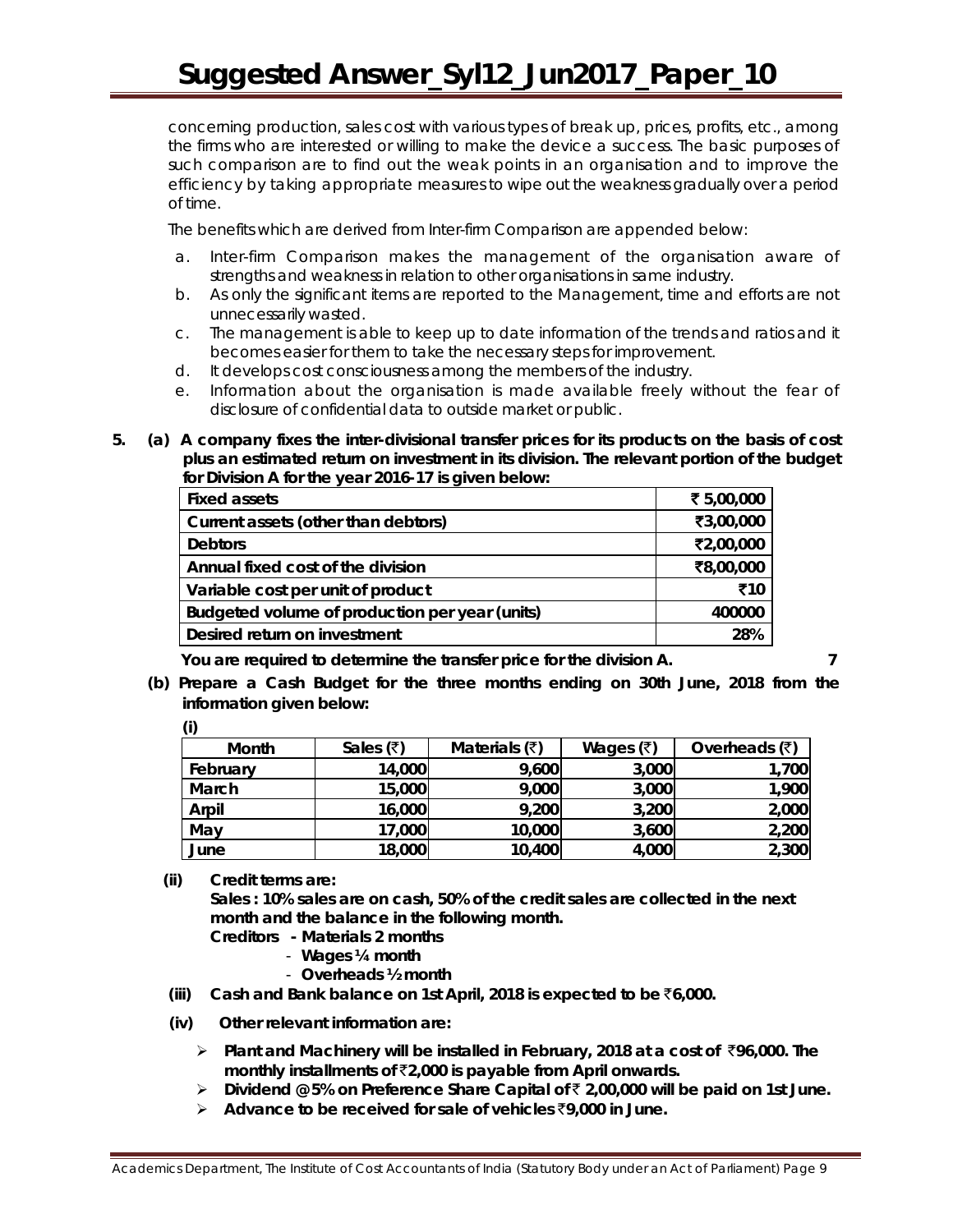- **Dividends from investments amounting to** `**1,000 are expected to be received in June.**
- **Income tax (advance) to be paid in June is ₹ 2,000.** 10

#### **Answer: 5 (a)**

#### **Statement showing the transfer price for Division A:**

| Fixed assets                                         |           | ₹5,00,000 |
|------------------------------------------------------|-----------|-----------|
| <b>Working Capital-Current Assets</b>                | ₹3,00,000 |           |
| -Debtors                                             | 2,00,000  | 5,00,000  |
| Total investment                                     |           | 10,00,000 |
| Desired rate of return                               |           | 28%       |
| Total Return(i, e., Profit) ₹ 10,00,000 $\times$ 28% |           | ₹2,80,000 |
| Budget production p.a., (units)                      |           | 4,00,000  |
| Return per unit                                      |           | ₹0.70     |
| Variable Cost per unit                               |           | ₹10.00    |
| Fixed cost per unit (₹8,00,000 + 4,00,000)           |           | ₹2.00     |
| Transfer price for Division A                        |           | ₹12.70    |

#### **Answer: 5 (b)**

| Sales realisation |                      | <b>Realization from Debtors</b> |                      |
|-------------------|----------------------|---------------------------------|----------------------|
| Month             | <b>Sales</b>         | Credit sales                    | ₹                    |
| February          | $14,000 \times 90\%$ | $12,600 \times 50\%$            | $= 6,300$            |
| March             | $15,000 \times 90\%$ | $13,500 \times 50\%$            | $= 6,750$            |
|                   |                      |                                 | 13,050 in April 2018 |
| March             | $15,000 \times 90\%$ | $13,500 \times 50\%$            | $= 6,750$            |
| Aprial            | $16,000 \times 90\%$ | $14,400 \times 50\%$            | $= 7.200$            |
|                   |                      |                                 | 13,950 in May 2018   |
| Aprial            | $16,000 \times 90\%$ | $14,400 \times 50\%$            | $= 7,200$            |
| May               | $17,000 \times 90\%$ | $15,300 \times 50\%$            | $= 7,650$            |
|                   |                      |                                 | 14,850 in June 2018  |

| Cash Budget ₹              |                          |        |         |  |
|----------------------------|--------------------------|--------|---------|--|
| <b>Particulars</b>         | April'18                 | May'18 | June'18 |  |
| A. Opening Balance         | 6,000                    | 3,950  | 3,000   |  |
| B. Receipts from:          |                          |        |         |  |
| Cash Sales                 | 1,600                    | 1,700  | 1,800   |  |
| <b>Debtors</b>             | 13,050                   | 13,950 | 14,850  |  |
| Advance                    | $\overline{\phantom{a}}$ |        | 9,000   |  |
| Dividends from Investments |                          |        | 1.000   |  |
| Total B                    | 14,650                   | 15,650 | 26,650  |  |
| Total $A+B$                | 20.650                   | 19.600 | 29,650  |  |
| C. Payments:               |                          |        |         |  |
| Creditors                  | 9,600                    | 9,000  | 9,200   |  |
| Wages                      | 750                      | 800    | 900     |  |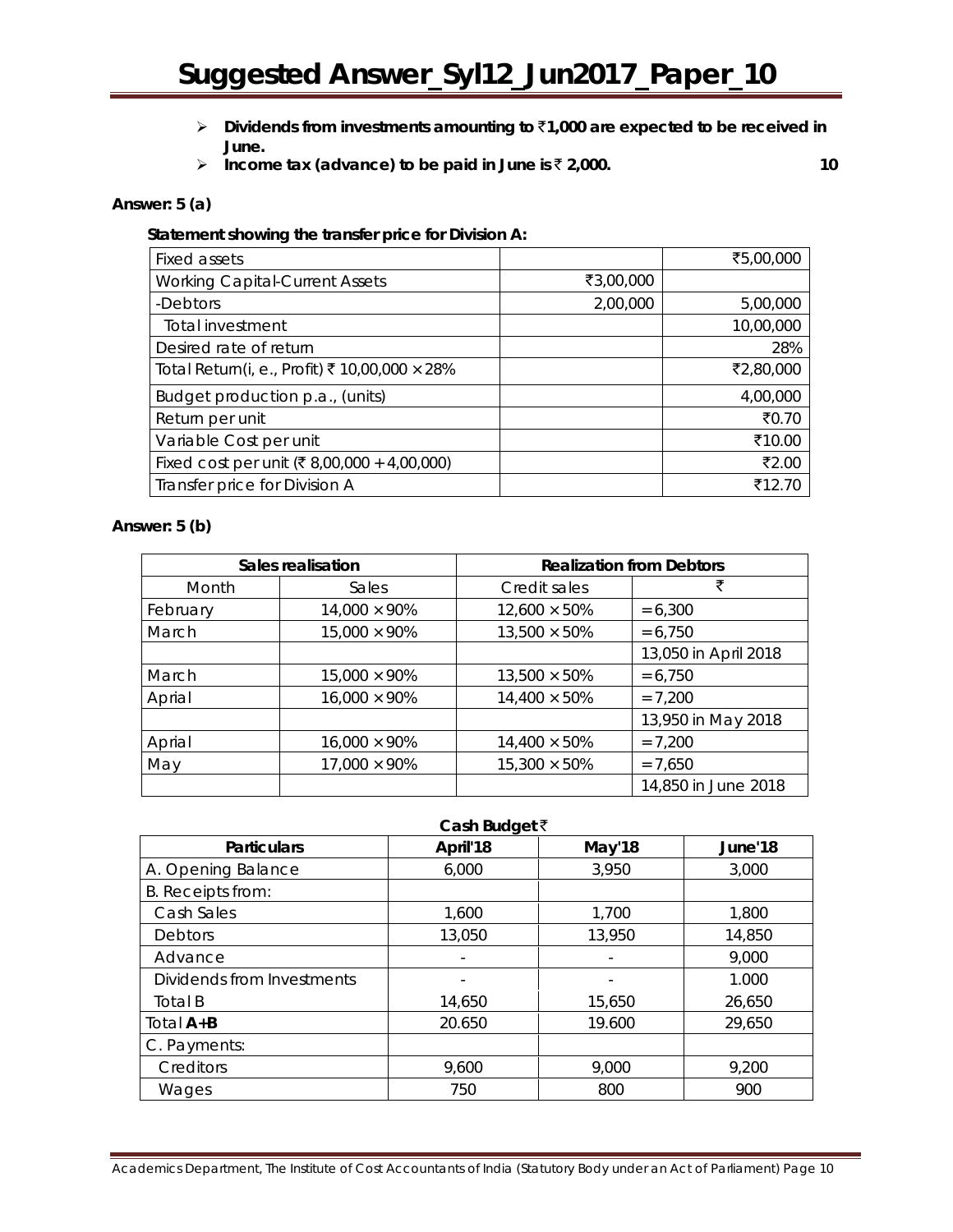|                                 | 2,400  | 2,700  | 3,000  |
|---------------------------------|--------|--------|--------|
| Overheads                       | 950    | 1,000  | 1,100  |
|                                 | 1,000  | 1,100  | 1,150  |
| Plant & Machinery:              |        |        |        |
| Installment                     | 2,000  | 2,000  | 2,000  |
| Preference Dividend             |        |        | 10,000 |
| Advance Income Tax              |        |        | 2,000  |
| Total C                         | 16,700 | 16,600 | 29,350 |
| D. Closing Balance $(A+B)$ -(C) | 3,950  | 3,000  | 300    |

- **6. (a) State the significance of different Forms in Companies (Cost Records & Audit) Rules, 2014. 8** 
	- **(b) Draw a flow chart of applicability of Cost Audit Rule-4 for Regulatory and Nonregulatory sectors under Companies (Cost Records and Audit) Rules, 2014. 5**
	- **(c) Mention any eight (8) headings prescribed in Form CRA-1 for maintaining cost records.**

**4** 

**Answer: 6 (a)**

CRA- 1: Maintain Cost Records in Form CRA - 1. Every company under rule 5 including all units and branches thereof, shall, in respect of each of its financial year commencing on or after the 1st day of April, 2014, maintain cost records in Form CRA-1.

CRA- 2: Form of intimation of appointment of Cost Auditor by the Company to Central Government. Every company referred to in rule 6(1) shall inform the cost auditor concerned of his or its appointment as such and file a notice of such appointment with the Central Government within a period of thirty days of the Board meeting in which such appointment is made or within a period of one hundred and eighty days of the commencement of the financial year, whichever is earlier, through electronic mode, in Form CRA-2, along with the fee as specified in Companies (Registration Offices and Fees) Rules, 2014.

CRA- 3 : Form of the Cost Audit Report. Every cost auditor, who conducts an audit of the cost records of a company, shall submit the cost audit report along with his or its reservations or qualifications or observations or suggestions, if any, in Form CRA-3.

CRA-4 : Form for filing Cost Audit Report with the Central Government. Every company covered under rule 6 shall, within a period of thirty days from the date of receipt of a copy of the cost audit report, furnish the Central Government with such report along with full information and explanation on every reservation or qualification contained therein, in Form CRA-4 along with fees specified in the Companies (Registration Offices and Fees) Rules, 2014.

**Answer: 6 (b)**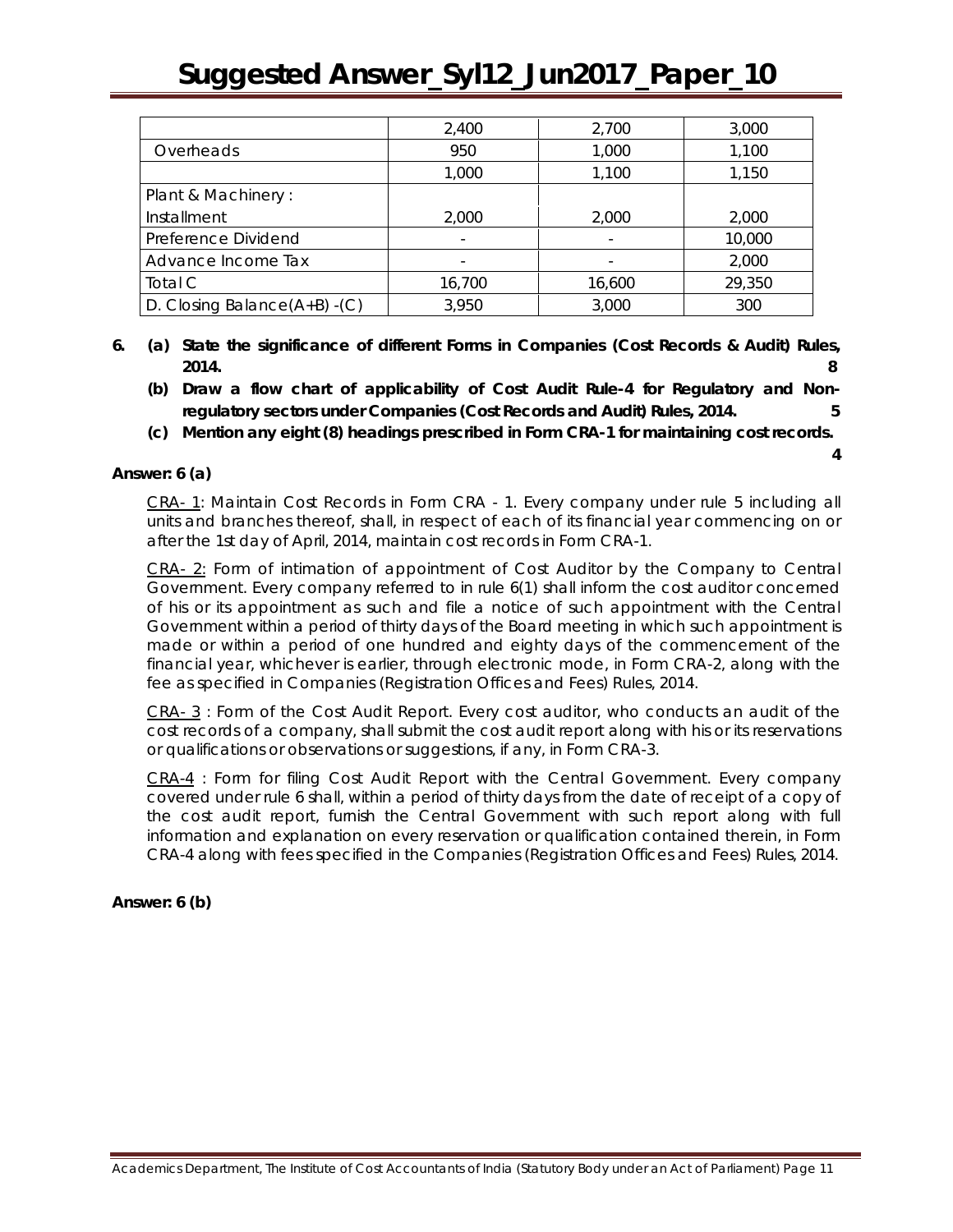

#### **Answer: 6 (c)**

The form CRA-l prescribes the form in which cost records shall be maintained. The form categorizes the requirement of maintaining proper details as per 30 headings. The headings are as follows:

(1) Material Cost, (2) Employee Cost, (3) Utilities, (4) Direct Expenses, (5) Repair and Maintenance, (6) Fixed Assets and Depreciation, (7) Overheads, (8) Administrative Overheads, (9)Transportation Cost, (10) Royalty and Technical Know-how, (11) Research and Development expenses, (12) Quality Control Expenses, (13) Pollution Control Expenses, (14) Service Department Expenses, (15) Packing Expenses, (16) Interest and Financing Charges, (17) Any other item of Cost, (18) Capacity Determination, (19) Work-in-progress and finished stock, (20) Captive Consumption, (21) By-Products and Joint Products, (22) Adjustment of Cost Variances, (23) Reconciliation of Cost and Financial Accounts, (24) Related Party Transactions, (25) Expenses or Incentives on Exports, (26) Production records, (27) Sales records, (28) Cost Statements, (29) Statistical Records, (30) Records of Physical Verification.

#### **SECTION - C (Economics for Managerial Decision Making)**

 **Answer** *any two* **from the following. 12x2=24**

**7. (a) The Demand Curve for X is given by the equation:**

 $p = 24 - \frac{1}{2}\sqrt{q}$ , where p and q denote price and quantity respectively. Find the point **price elasticity for**  $p = \overline{z}$ **12.** 6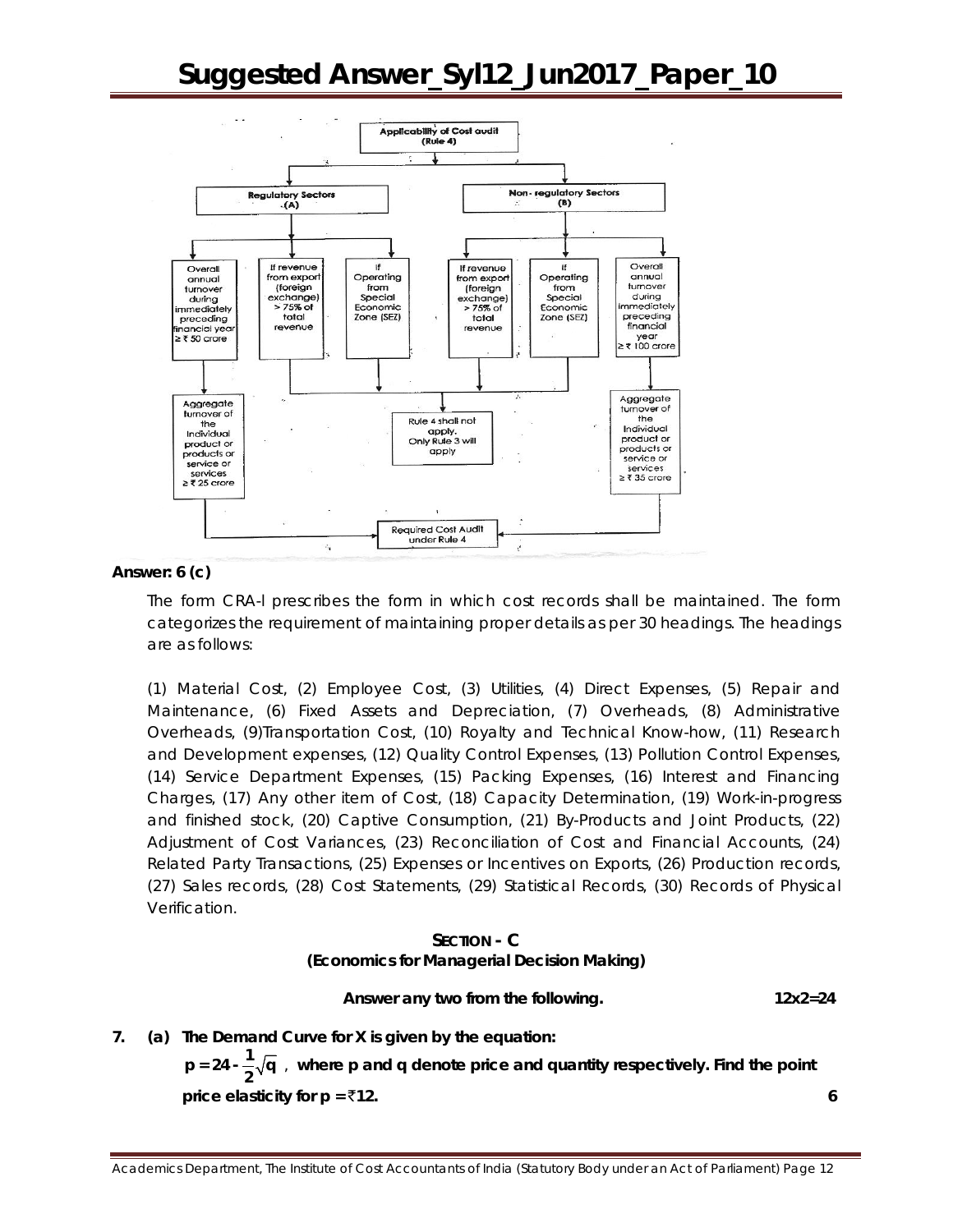**(b) Shadow prices are imputed values — Discuss. 6**

#### **Answer: 7 (a)**

Given the demand curve, P = 24 – ½ q …………………………. (1) where P = 12

Differentiating equation (1) w.r. to q

$$
\frac{dp}{dq} = -\frac{1}{2} \left( \frac{1}{2\sqrt{q}} \right) = -\frac{1}{4\sqrt{q}}
$$
  

$$
\frac{dq}{dp} = -4\sqrt{q}
$$
............. (2)  
If P = 12, considering equation (1)  

$$
12 = 24 - \frac{1}{2}\sqrt{q}
$$
  

$$
\frac{1}{2}\sqrt{q} = 24 - 12 = 12
$$
  

$$
\sqrt{q} = (12) \times 2 = 24
$$

q = 576 …………………. (3)

Price Elasticity of demand at P= 12.

$$
\left| \frac{p}{q} \times \frac{dq}{dp} \right| = \left| \frac{12}{576} \times (-4\sqrt{q}) \right|
$$

$$
= \left| \frac{12}{576} \times (-4\sqrt{576}) \right|
$$

$$
= \left| -\frac{12.4}{\sqrt{576}} \right| = \left| \frac{12.4}{24} \right|
$$

$$
= \left| -2 \right| = 2
$$

#### **Answer: 7 (b)**

**Shadow Pricing** : The producer has to decide two questions *'*

- 1. How much of each product should be produced to maximize profits,
- 2. What price is worth paying for additional quantities of a scarce resource.

To decide the second question 'What price is worth paying for additional quantity of a scarce resource", very often shadow prices" are used. Shadow prices are not prices obtained by observing the real world. Shadow prices are 'imputed values". The shadow prices show the marginal contribution of the factors of production employed. It is calculated by using the "simplex method". These imputed values show the increase in profit which would result if an additional unit of that scarce factor is used. The imputed value is the reduction in contribution if that scarce factor is removed.

8. (a) Given,  $c = x^3 - 10x^2 + 9x$ ;  $R = 12x^2 + 11x - 4$ . Find the total profit and marginal profit. 8 **(b) Critically examine the COBB-DOUGLAS production function. 4**

**Answer: 8 (a)**

Academics Department, The Institute of Cost Accountants of India (Statutory Body under an Act of Parliament) Page 13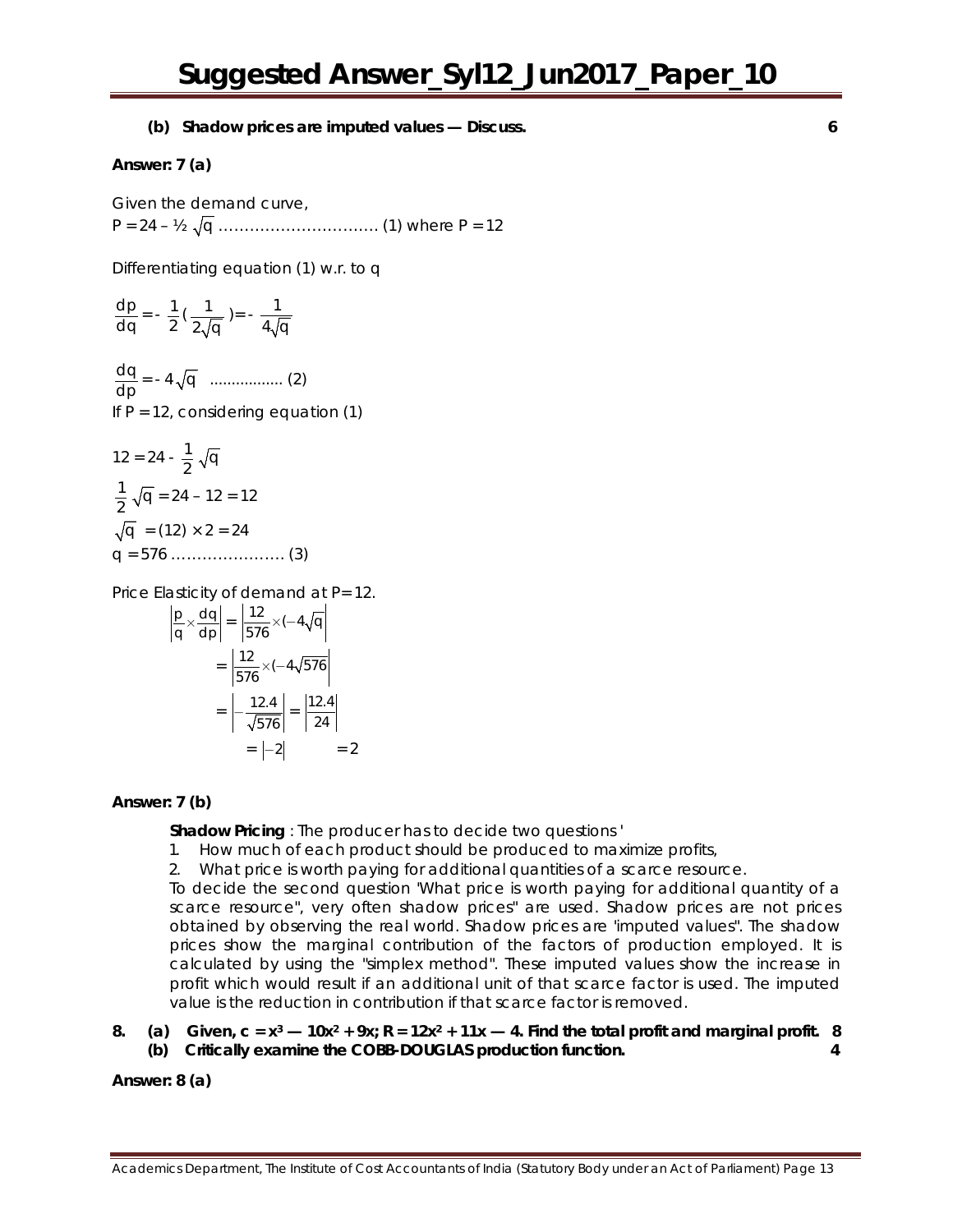$C = x^3 - 10x^2 + 9x$  $R = 12x<sup>2</sup> + 11x - 4$ Total Profit =  $R - C = 12x^2 + 11x - 4 - x^3 + 10x^2 - 9x$  $= -x^3 + 22x^2 + 2x - 4$  $= - (x<sup>3</sup> - 22x<sup>2</sup> - 2x + 4)$  (Say P) Marginal Profit  $=(3x^2 - 44x - 2)$ 

#### **Answer: 8 (b)**

- 1) Cobb-Douglas production function is criticized because it shows a constant return to scale. But constant returns to scale are not actuality. Industry is either subject to increasing returns or diminishing returns. Due to scarcity and indivisibility of some factors it is not possible to make a proportionate change of all factors. So constant returns are not possible.
- 2) No entrepreneur will like to increase the inputs to have constant returns only. His aim will be to get increasing returns but not constant returns
- 3) Problems arise when this production function is applied to each firm in the industry and to the industry as a whole. This function as applied to each firm may not give the same result as that of the industry.
- 4) It is based on the assumption that factors of production are substitutable and excludes complementary of factors. But, in the short non-complementary of factors is possible. Therefore, it applies more to the long run than the short run.

#### **9. (a) Fiscal or Budgetary Policies in India are designed to achieve certain objectives. Explain. 6**

**(b) Discuss briefly the Pricing Policies based on market conditions. 6**

#### **Answer: 9 (a)**

#### **1) Fiscal Policy or Budgetary Policy:**

Fiscal policy or budgetary policy in India is designed to achieve the following objectives:

- (i) To achieve rapid economic development;
- (ii) To reduce concentration of income and wealth so as to create socialistic pattern of society;
- (iii) To achieve plan targets of growth and employment
- (iv) To reduce regional imbalances by providing incentive for backward area location of industries, and
- (v) To modify industrial structure according to plan frame work by encouraging/ discouraging investments in certain industries.

#### **Answer: 9 (b)**

#### **PRICING POLICIES BASED ON MARKET CONDITIONS:**

- **(a) Perfect Competition:** A firm can only sell its product at the market price and nothing above it. In the long run, for an efficient firm, the sales price is just equal to the average cost. Normal profit is made. There is no excess profit.
- **(b) Monopoly:** Monopolies are almost always nationalized enterprises for which the criterion of maximization of profit is not justifiable. In reality, a firm enjoys monopoly position only because it has succeeded in eliminating or absorbing its competitors. It is therefore